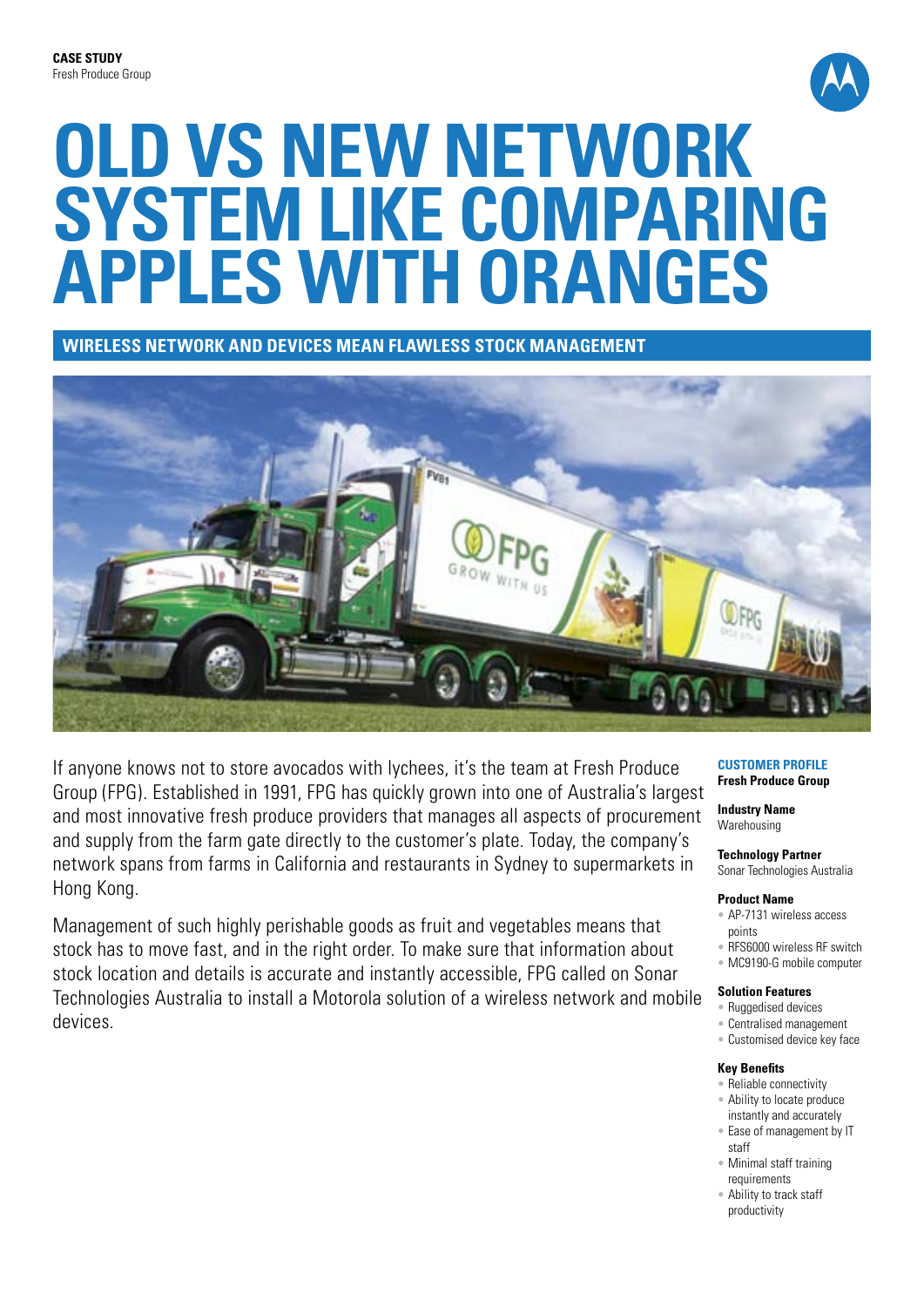

## **THE CHALLENGE**

FPG's service centres are located at Sydney Markets, Sydney Arndell Park, and Brisbane Markets. Each facility is purpose-built for the receipt, handling, and dispatch of fresh produce, with the objective of providing efficient daily service and product supply to each of the major supermarket chains in Australia as well as leading independent retailers.

Sydney Markets in Flemington house the main warehouse as well as head office. The existing warehouse management system was not only old and tired but was also poorly designed and integrated. According to Malcolm Price, IT/systems manager at FPG, "infrastructure was just plonked in where it was convenient, and the equipment was not even commercialgrade. The wireless network didn't work throughout the facility, so it wasn't well used and there were black spots. At times there were equipment failures with no available backup plan."

"We had lots of issues with stocktaking with the older system, such as poor visibility of where stock was and asynchronous updates to stock movements. Often we relied on a person's memory as to where stock was."

"So someone would be verbally directed to the location of stock, wasting the forklift driver's time because it couldn't be found."

## **THE SOLUTION**

Sonar Technologies was brought on board, initially to advise on suitable devices, then on the network infrastructure.

FPG selected Sonar Technology because of its good reputation. "We were already using them for supply and advice on our barcode/label printing, and one of my colleagues had used them at a previous company. They have an excellent reputation and unlike some other vendors – where I get the feeling I understand the technology better than they do – Sonar have demonstrated expertise in this area," explains Price.

Sonar Technologies suggested a new wireless network, supported by Motorola AP-7131 wireless access points, which delivers the throughput, coverage and resiliency required for an all-wireless enterprise, at all three sites. The points provide support for FPG's high-speed wireless data services. Furthermore, all access points can be centrally managed from an RFS6000 wireless RF switch located in the Sydney office.

**" It was an absolute pleasure to deal with Sonar Technologies. They are very easy to deal with, and their customer service is exceptional. Nothing was too much trouble for them, and they went out of their way to help us."** Malcolm Price, IT/systems manager, Fresh Produce Group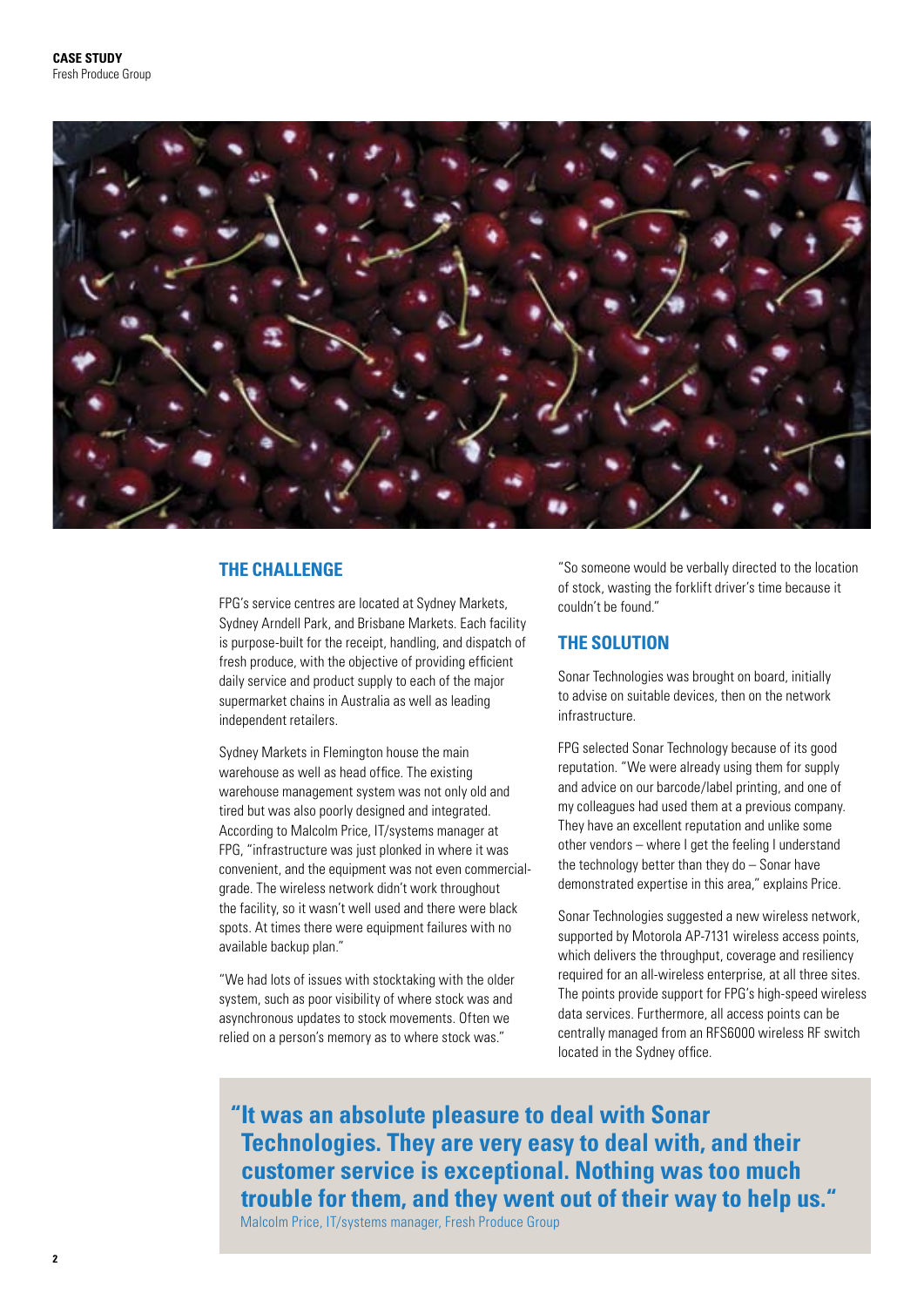## **"The Wavelink server talks to the access points and it works marvellously. From my point of view the best thing is that it just works; I don't have to worry about configuring devices. There used to be frequent dropouts, but now there are no complaints."**

Malcolm Price, IT/systems manager, Fresh Produce Group

As the points operate in adaptive mode, they can also resume functionality as a standalone access point in the event of loss of connectivity. The switch drives the access points, but if the switch fails for any reason the points become independent and can work for up to three days in this way. In the meantime the switch is repaired or replaced, so redundancy and reliability is assured.

The recommended devices were Motorola MC9190-G mobile computers, which are more rugged, more powerful, have a higher resolution display, better scanning performance and more scanning options than their predecessors.

The selection of Motorola Solutions' devices was partially based on the ability to customise the key face as FPG could choose the buttons to suit the application they were using. Unused buttons could be mapped to software-specific functions.

Another particularly appealing factor was the robustness of Motorola devices. "We saw that they can take a pounding and not break. We're in quite a primitive environment so that's important. They also need to handle temperature variations of between 18 and -2 degrees, which they do well. We've had no issues," says Price.

Throughout the Flemington warehouse, the old infrastructure was swapped out for a new network.

The Brisbane service centre is a new building so FPG took the opportunity to set up new infrastructure from the

beginning. Access points were installed, with Motorola handheld devices using software developed by FPG's own in-house developer.

The Sydney Arndell Park service centre operates out of a 6,000 square metre premises and had no pre-existing system, so was also installed from scratch.

"The rollout went well. It was very straightforward and it all worked. We just plugged the access points in and everything started working," says Price.

## **THE BENEFITS**

Locating stock and the attached data is much faster and based on accurate information, explains Price.

"One of the benefits is the improved ability to track stock, and better stock management is a major business benefit."

"For example, the truck arrives and uploads 10 pallets of pumpkins. Staff print a label which they attach to the pallet. They scan the label and update the database with details such as arrival time of stock and location. So if an order for pumpkins comes in, the pallet can be quickly located."

"Being in the highly perishable business, stock has to be in and out within hours. We can't afford to hunt around looking for stock, which is what we used to do, especially when we have 6,000 square metres of warehouse."